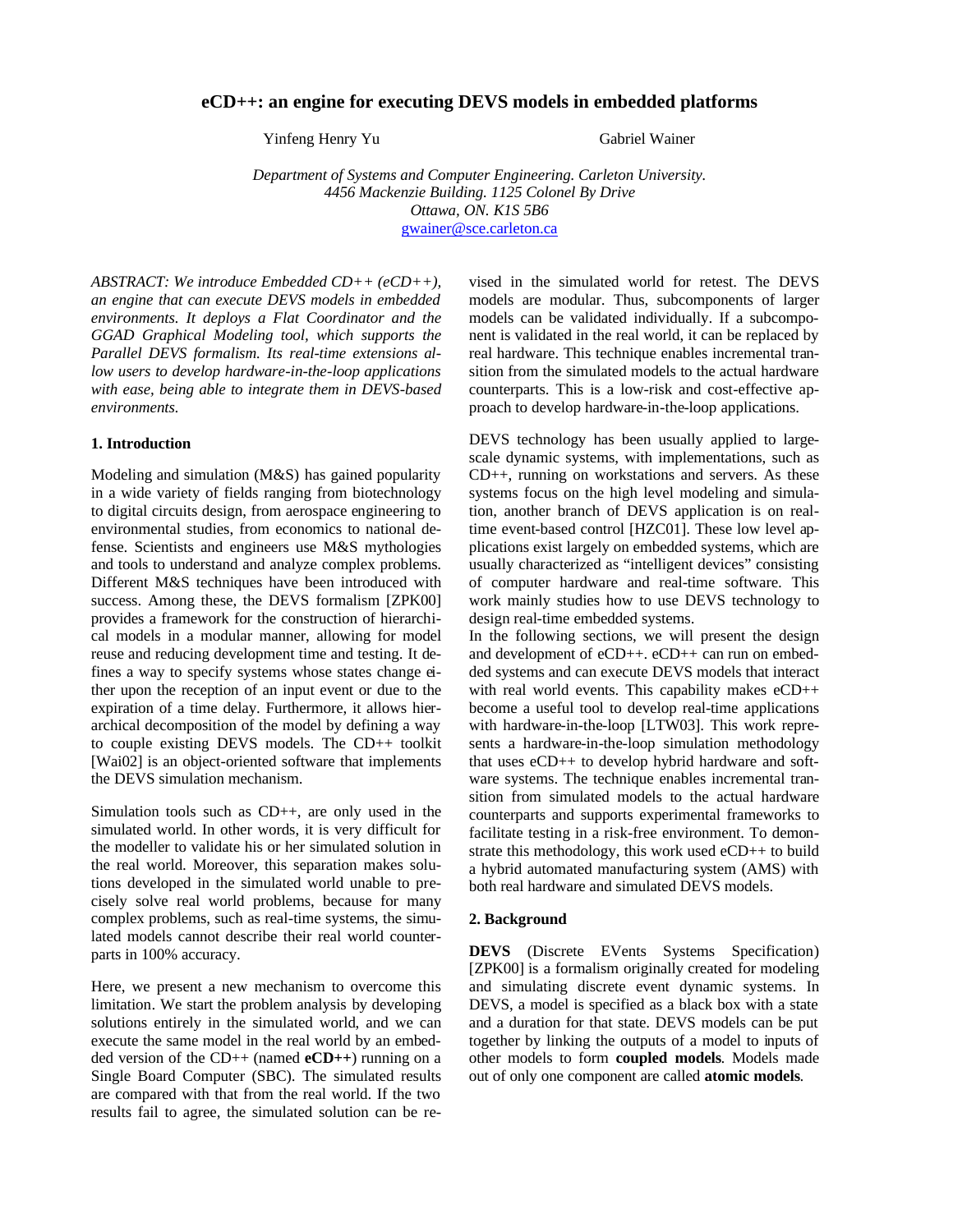A **Parallel DEVS (P-DEVS)** model [Cho94a] is described as a set of basic and coupled models. Atomic models are still the most basic constructions, which can be combined with other models into coupled models. The **P-DEVS atomic model** has the following structure:

$$
M = \langle X_M, Y_M, S, \mathbf{d}_{ext}, \mathbf{d}_{int} \mathbf{d}_{con} \mathbf{1}, ta \rangle
$$

 $X_M = \{(p,v) | p \hat{\mathbf{I}} \text{ }$  *IPorts*,  $\forall \hat{\mathbf{I}} \text{ } X_p \}$  is the set of *input ports and value*s;

*Y*<sub>*M*</sub> = {(p,v)| p  $\hat{I}$  *OPorts*, v  $\hat{I}$  *Y*<sub>*p*</sub> } is the set of *output ports and values;*

*S* is the set of *sequential* states;

where

 $d_{ext}$ :  $Q \times X_M^b \otimes S$  is the *external state transition functio*n;

*d int: S ® S* is the *internal state transition functio*n;  $d_{con}$ :  $Q \times X_M^b \otimes S$  is the *confluent transition function*;  $I : S \otimes Y_M^b$  is the *output function*; *ta* : *S*  $\circledR$   $R_0$  <sup>+</sup>  $\tilde{E}$  **¥** is the *time advance function*; with  $Q := \{ (s,e) | s \in S, 0 \leq s \leq t a(s) \}$  the set of total states.

The semantics of the P-DEVS definition are as follows. At any given time, a basic model is in a state *s*. And in the absence of external events, it will remain in that state for a period of time as defined by ta(*s*). When an internal transition takes place, the system outputs the value  $I(s)$ , and changes to state  $d_{int}(s)$ . If one or more external events  $E = \{ x_1, x_n \mid x \in X_M \}$  occurs before  $ta(s)$  expires, i.e., when the system is in the state  $(s, e)$ with  $e \leq \hat{z}$ a(s), the new state will be given by  $d_{\text{erf}}(s, e,$ *E*). Suppose that an external and an internal transition collide, i.e., an external event *E* arrives when  $e = \text{ta}(s)$ , the new system's state could either be given by  $d_{ext}(d_{int}(s), e, E)$  or  $d_{int}(d_{ext}(s, e, E))$ . The modeler can define the most appropriate behavior with the  $d_{conf}$  function. As a result, the new system's state will be the one defined by  $d_{conf}(s, E)$ .

A **P-DEVS coupled model (CM)** is defined by:

 $CM = \langle X, Y, D, \{M_d \mid d \hat{I} D\}, EIC, EOC, IC \rangle$ where

 $X = \{ (p,v) | p \hat{\mathbf{I}}$  *IPorts*,  $v \hat{\mathbf{I}}$  *X*  $p \}$  is the set of input ports and values;

 $Y = \{(p,v) | p \mathbf{\hat{I}} \text{ }$  *OPorts*,  $v \mathbf{\hat{I}} \text{ } Y p$  } is the set of output ports and values;

*M <sup>d</sup>* is a set of atomic models, and *D* is a set of the atomic models' names, where for each  $d\hat{I}D$ ,  $M_d = (X$  $d$ ,  $Y$ <sub>d</sub>,  $S$ ,  $d$ <sub>ext</sub>,  $d$ <sub>int</sub>,  $d$ <sub>con</sub>,  $I$ ,  $ta$ ) is a DEVS basic struc*ture* with  $X_d = \{(p, v) | p \mathbf{\tilde{I}} \text{ }$  *IPorts*,  $v \mathbf{\tilde{I}} \text{ } X_p \}$ ;

 $Y_d = \{ (p,v) | p \mathbf{\hat{I}} \text{ } OPorts, v \mathbf{\hat{I}} \text{ } Y_p \}$ ;

The couplings are subject to the following conditions:

• *external input couplings (EIC)* connect external inputs to component inputs: *EIC***Í**  $\{((N, ip_N), (d, ip_d))\}$ *ip <sup>N</sup> Î IPorts, d Î D, ip <sup>d</sup> Î IPorts d }*

- *external output couplings (EOC)* connect component outputs to external outputs: *EOC*  $\hat{I}$   $\{(d, op_d), (N,$  $\left\{ \rho \left( \rho \right) \right\}$   $\left\{ \rho \left( \rho \right) \rho \right\}$  *N*  $\left\{ \rho \left( \rho \right) \rho \right\}$  *Z*  $\left\{ \rho \left( \rho \right) \rho \right\}$  *D, op*  $\left\{ \rho \left( \rho \right) \rho \right\}$  *<i>QPorts*  $\left\{ \rho \right\}$
- *internal couplings (IC)* connect component outputs to component inputs: *IC*  $\hat{I}$  {((a, op <sub>a</sub>), (b, ip <sub>b</sub>)) | a, b  $\hat{I}$ *D, op* <sup>*a*</sup>  $\hat{I}$  *OPorts* <sup>*a*</sup>, *ip*  $\hat{I}$  *IPorts*  $\hat{b}$   $\hat{f}$

DEVS also defines an abstract simulation mechanism that is independent of the model itself and that can be easily implemented by computer software. This mechanism provides a high level description of how the simulation of DEVS models should be executed by a **simulator**. Two kinds of **simulators** are defined, one for atomic and the other one for coupled models, this latter known as a **coordinator**. These simulators progress through the simulation by exchanging messages as described by the abstract simulation mechanism. **CD++** [Wai02] is a simulation software which implements the DEVS simulation formalism. In CD++, simulators and coordinators progress through the simulation by exchanging messages as described by the abstract simulation mechanism.

While P-DEVS provides sound modeling principles to characterize structural and behavior aspects of real-time systems, recent research suggests that transforming (or mapping) DEVS models to actual designs of real-time embedded systems is non-trivial [HS04]. Recent research, therefore, has been focusing on developing schemes to support the transformation from simulation modeling to designs of real systems. One attempt was the DEVS-on-a-chip approach, which implements DEVS on a microprocessor that has limited memory and processing ability [HZC01]. It creates a just-asneeded real time environment. This effort, however, did not implement a full scale of RT-DEVS specifications on the chip. As a result, it only demonstrates the capability of creating real-time embedded systems that have relatively simple compositions. Another research effort in this area focused on how to use RT-DEVS as a framework to develop hardware-in-the-loop applications [LPW03]. These applications are complex as a result of the high degree of interaction between software and hardware components. Therefore, the development of these applications is a challenging process in which M&S can become essential. The technique of applying RT-DEVS to develop hardware-in-the-loop applications seamlessly integrates simulation models with hardware components and also enables incremental transition from the simulated models to the actual hardware counterparts.

#### **3. eCD++ functionality**

eCD++ provides four main functionalities: a Flat Coordinator, Parallel DEVS (P-DEVS) simulation, a GGAD (Generic Graphical advanced environment for DEVS modeling and simulation) interpreter, and a real-time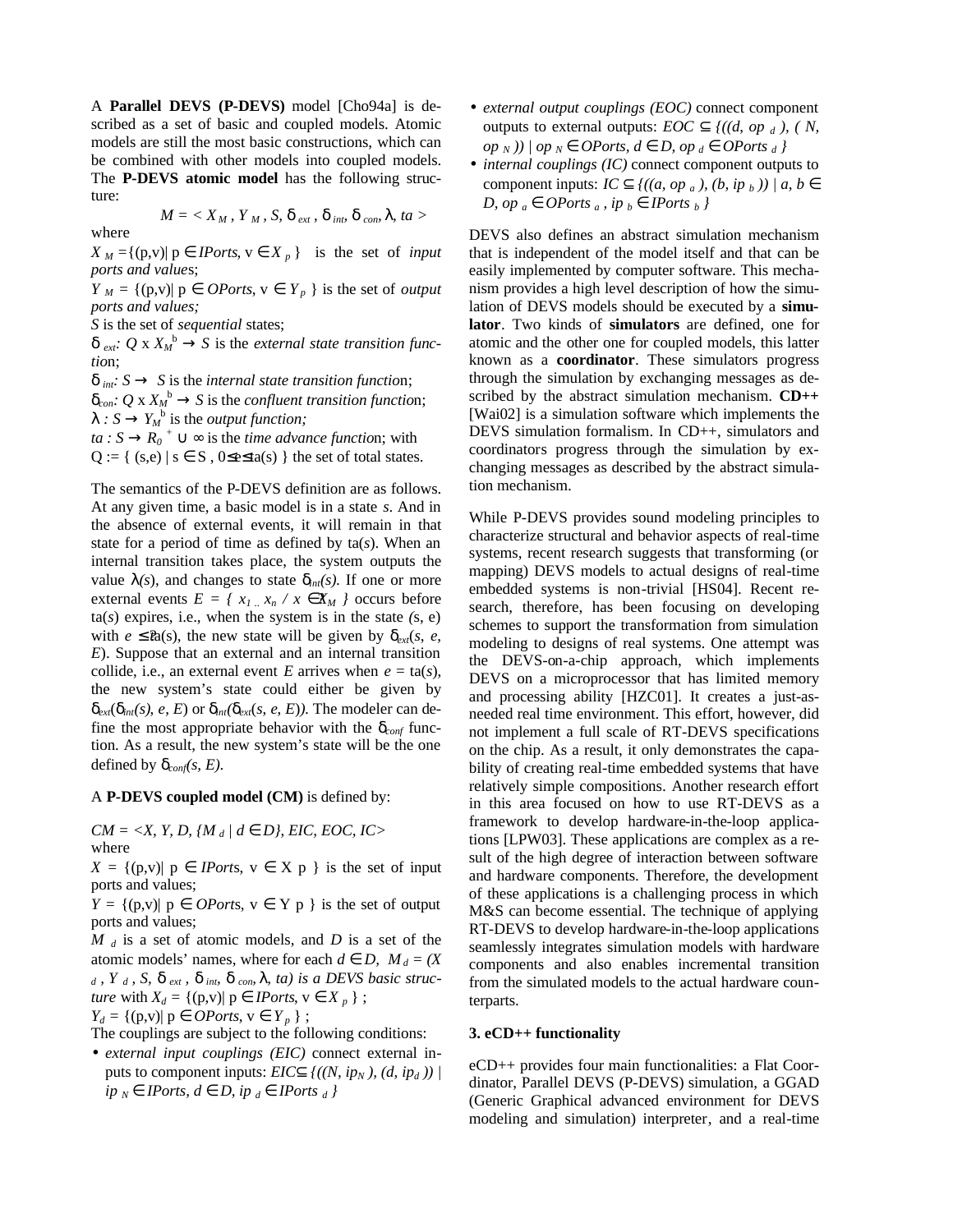extension. The Flat Coordinator technique simplifies the simulation hierarchy by eliminating the coordinators in the hierarchy and by making direct messaging communications between the Flat Coordinator and the simulators [Kim00], as shown in the following figure.



*Figure 1. Flat Coordinator (a) Example of a model hierarchy, (b) Associated processor hierarchy* 

The following are the implementation details of the Flat Coordinator technique:

- $\Box$  The Flat Coordinator must transform the hierarchical structure of the model to a flattened structure in order to reduce the overhead incurred by message passing. The resulting nonhierarchical structure is used by the Flat Coordinator.
- $\Box$  Due to the absence of the usual coordinators, any port links that link to coordinators' ports must be re-wired to reach the far-end atomic ports. Then, the component links are handled by the Flat Coordinator, which forwards the events as needed.
- **Q** The Flat Coordinator must receive and send messages directly with the Root Coordinator in order to carry out the simulation process.

The CD++ toolkit contains a tool that provides a graphical user interface (GUI) for modellers to specify atomic models graphically, enabling non-expert users to define atomic models in a easier and more intuitive way. The tool generates textual specifications of the models represented graphically in the GUI. According to the specifications of the graphical notation [HSKP97], an atomic model is placed inside a box. An external state transition is represented by a dotted line above which the input event is represented by "?". Similarly, an internal state transition is represented by a solid line above which the output event is represented by "!". For example, an input event *in?m* means that a message *m* is input at the input port *in*, and an output event *out!m* means that a message *m* is output at port *out*. Input and output ports are denoted by black triangles.

The following figure includes a graphical representation of an atomic model called *coin*. This model simulates the behaviour of the coins displayer in a vending machine. It has one input port, namely *coin\_in*, representing the input coins slot and one output port called *coin\_out* which represents the display of the inserted coins' amount. When coins are inserted into the coins slot, it takes one second for the coins displayer to display the coins' amount.



*Figure 2. Graphical definition of an atomic model*

## **4. eCD++ Software Architecture**

eCD++ is modularized in the way that systems' objects (written in C++) run as separate software modules with well-defined behaviours and independent functionality. The following are the major components:

- Main Simulator
- DEVS Modeling Subsystem
- Simulation Subsystem
- Messaging Subsystem

*Main Simulator* manages the overall aspects of the simulation. It is the first object that is created when the simulation starts. In general, it does the following tasks in sequence:

- Registers Atomic model objects, which are C++ objects derived from the Atomic class;
- Reads in the external events and builds an external events table (if one is created);
- Reads in the model file and builds the model hierarchy;
- Creates the Root Coordinator and trigger it start to run

The class diagram of the *MainSimulator* is shown in the following figure.

| MainSimulator                |  |  |  |  |
|------------------------------|--|--|--|--|
|                              |  |  |  |  |
| run()                        |  |  |  |  |
| registerNewAtomics()         |  |  |  |  |
| isFlatDEVSO                  |  |  |  |  |
| loadModels()                 |  |  |  |  |
| loadExternalEvents()         |  |  |  |  |
| loadPortsO                   |  |  |  |  |
| loadLinks()                  |  |  |  |  |
| loadFlattenLinks()           |  |  |  |  |
| updateOutLinks()             |  |  |  |  |
| undateAtomicOutLinks∩        |  |  |  |  |
| addFlattenedLinksToFlatTop() |  |  |  |  |
|                              |  |  |  |  |

*Figure 3. Main Simulator Class*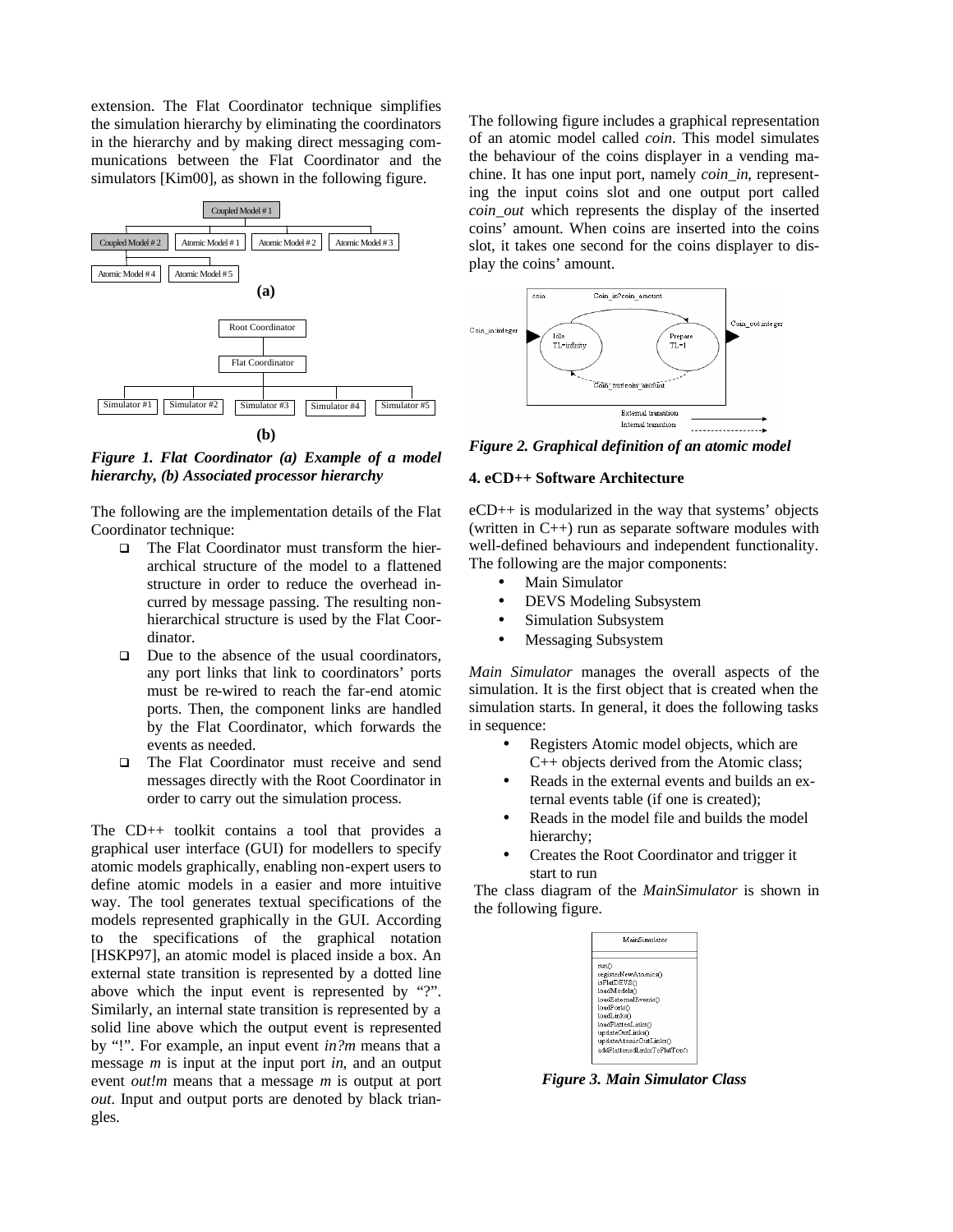The *DEVS Modeling Subsystem* provides a logical representation of the DEVS models defined by the modeller. The subsystem is composed by the *Models Manager* and the *DEVS Models Hierarchy Tree*. The *Models Manager* manages the models hierarchy. More precisely, it does the following 2 tasks:

- *Main Simulator* registers Atomic model objects, and *Models Manager* creates and manages the Atomic models objects database (a dictionary data structure that stores Atomic model string name-Atomic object pairs). It also creates the *Models Hierarchy Tree* which is composed by atomic and coupled models;
- Employs the *Processor Manager* to create Processor class objects when the *Main Simulator* loads atomic models.



*Figure 4. DEVS Modeling Subsystem Class Diagram*

The *Models Manager* is implemented by the *ModelAdmin* class, while the implementations for the atomic and coupled models are encapsulated by the Atomic and Coupled class respectively.

The Simulation Subsystem consists of Simulators, coordinators, and the Processors Manager. The *Processors Manager*, which is implemented by the ProcessorAdmin class, manages the Processor class objects. It maintains a hashing table of pointers to Processor class objects, such that actions, such as searching, can be performed upon those objects.



*Figure 5. Simulation Subsystem Class Diagram*

The *Processor* class implements the DEVS simulation framework in which Atomic and Coupled models run. It defines message handlers that respond to various DEVS messages, such as internal and external state transition messages. The Simulator and Coordinator class are subclasses of Processor. The Root Coordinator is a special Coordinator that manages and controls the simulation cycles. It receives the incoming external events and sends the corresponding External Messages to the Top Coordinator. It also advances the Global Simulation Time. The following figure is the class diagram for the Simulation Subsystem.

The *Messaging Subsystem* consists of the *Message Manager* and various Messages class objects. Processors and coordinators send messages via the *Messages Manager* (implemented by the *MessageAdmin* class), which is responsible for delivering messages. The incoming messages are first buffered into the *Message Queue* and are processed by the *Messages Manager* in FIFO order. Each *Message* object contains information to identify the *sender* and the *receiver*. A time-stamp for the message and an associated *value* are also included in the packet. The class diagram of the Messaging Subsystem is shown in the following figure.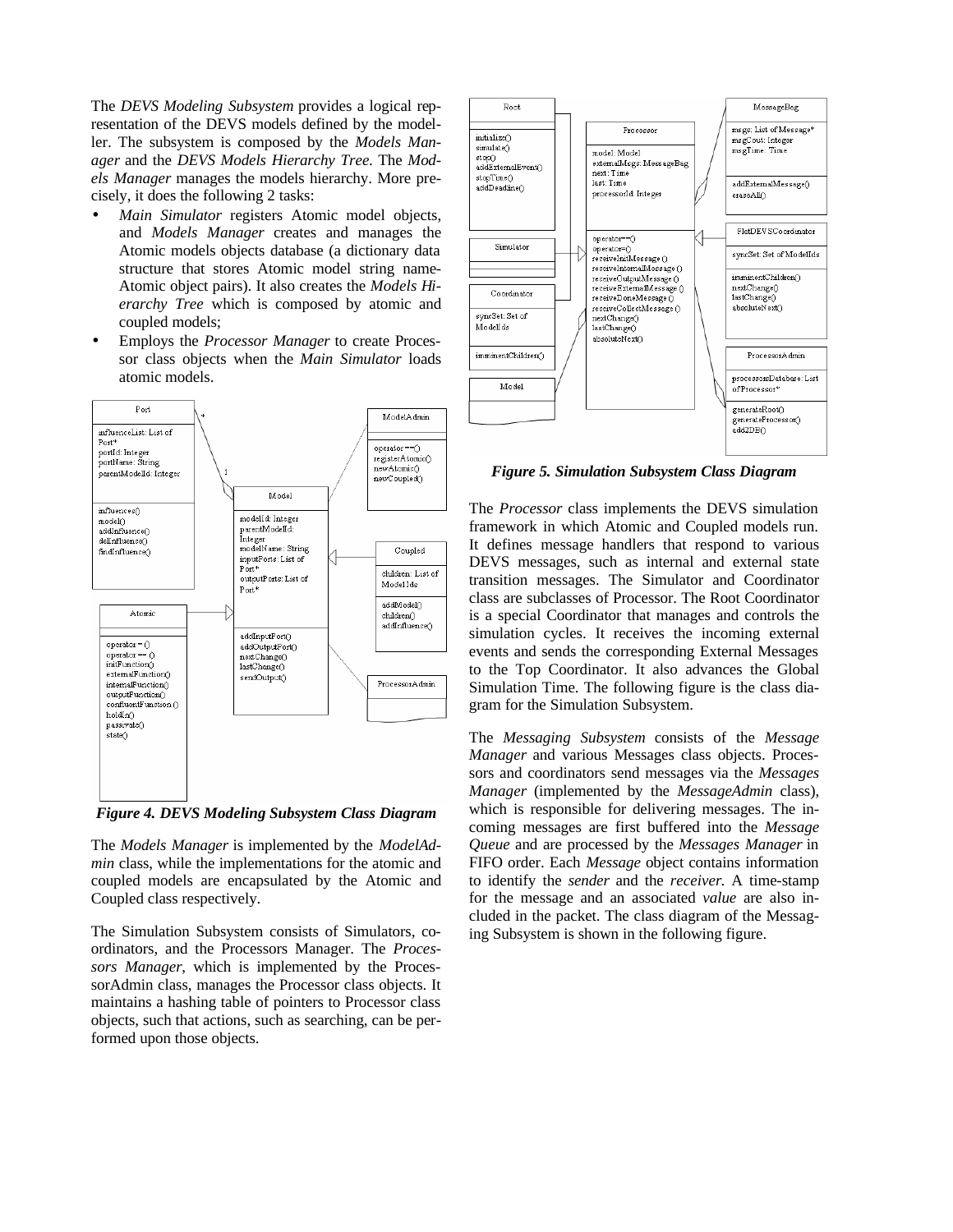

*Figure 6. Messaging Subsystem Class Diagram*

eCD++ also incorporates a GGAD model loader that parses GGAD files and builds equivalent atomic models. The GGAD model loader is a software module that consists of a front-end and back-end. The front-end is a GGAD parser, written in lex and yacc, that parses the input GGAD files and builds the syntax tree and the symbol table in a similar way as what a typical compiler's front-end would do. The parse() method in the GgadParser class calls GGADparse() which is the main function generated by lex and yacc.

The back-end builds the GGAD atomic models based on the syntax tree and the symbol table. The GGAD models behave exactly the same as if they were written C++. This is achieved by GGAD models providing the same API as that provided by the Atomic class. Providing a consistent API makes the integration of the GGAD model loader with the rest of the eCD++ code become easy.

The *GGAD Parser* is written in Lex and Yacc, which are the tools used to define the context-free grammar of GGAD model files. The GGAD Parser parses the GGAD model file and builds the syntax tree and the Symbol Table. The implementation of the GGAD Parser is encapsulated in the GgadParser class. The *Syntax Tree*, built by the GGAD Parser based on the GGAD file, is a tree structure of GgadSyntaxNode class objects. The GgadSyntaxNode class has 6 subclasses: *GgadFunctionNode*, *GgadConstantNode*, *GgadInput-Node*, *GgadPortInNode*, *GgadVariableNode*, and *GgadActionNode*. These classes form a C++ presentation of the GGAD language definition. In other words, the Syntax Tree, which is the composition of the GGAD syntax nodes, provides the behaviours of the atomic model which is described by the input GGAD model file in terms of C++ objects that can be executed during run time. The compositions of an atomic model, such as inputs and outputs ports, variables, and transition functions, are represented by various subclasses of *GgadSyntaxNode*. The Syntax Tree is used by the Ggad Transitions Execution Engine.



*Figure 7. GGAD Syntax Tree Class Diagram*

The *GGAD Transitions Execution Engine* is the main body of the GGAD Model Loader. It is responsible for the executions of external, internal, output, and initialization transition functions of the GGAD models. It interacts with the GGAD syntax nodes objects and carries out the calculation results of those atomic model functions. The implementation of the execution engine is encapsulated in the GgadImpl class, of which the class diagram is shown in the Figure 8.

A *real-time solution* is defined as a solution whose correctness depends not only on the computational results, but also on the time at which the results are produced [Sta96]. If a system delivers the correct answer after a certain deadline, it could be regarded as an unsuccessful response. Consequently, a real-time simulator must handle events in a timeliness fashion where time constraints can be stated and validated. eCD++ allows realtime simulation. It also allows interaction between the simulator and the surrounding environment. The inputs of the eCD++ can be received by ports connected to real input devices such as sensors, timers, thermometers, or data collected from human interaction. The outputs can be sent through output ports connected to devices such as motors, transducers, gears, valves, or any other component.

In order to implement the real-time extension, advance of the simulation-clock must be tied to the wall-clock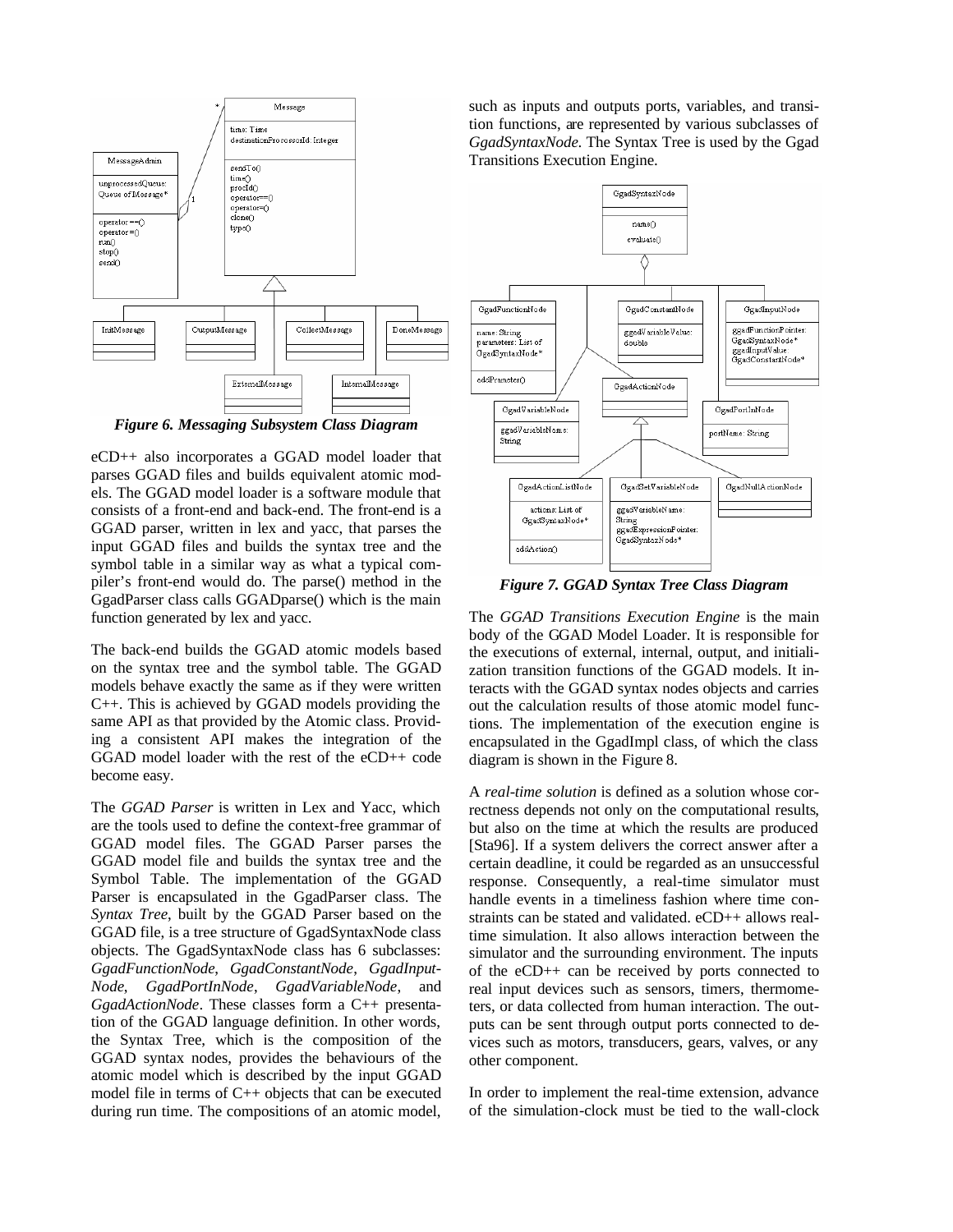(*i.e.* physical time). To do so, the *root coordinator* has been modified to provide this functionality. The *root coordinator,* inherited from the *coordinator* class, manages the time advance along the execution of a simulation. It is also responsible for starting each new simulation cycle by issuing the corresponding message. When the *virtual time* approach is used, the messages are immediately generated and sent by the *root coordinator* to initiate the new cycle. For the *real-time* simulation, however, the coordinator must wait until the physical time reaches the next event time to initiate the new cycle. This implies that the periods of inactivity are not skipped in the real-time extension. The simulation process remains quiescent while these periods are being experienced. Instead of logically advancing the virtual time up to the next programmed event and thus anticipating the execution of a programmed task, as what's done by the virtual time approach, the *root coordinator* expects the scheduled wall-clock time to be reached and only then starts the new simulation cycle. In other words, a new simulation cycle can be started either due to the reception of an *external event*, or due to the consumption of the time indicated by *ta(s)* of the root coordinator*.* Hence, messages interchanged between processors are sent at their actual scheduled time.



*Figure 8. GGAD Transitions Execution Engine Class Diagram*

To achieve this in implementation, the eCD++ creates a state machine and uses standard UNIX timer facilities provided by the <linux/time.h> library. The starting state is the "inactive state" in which the simulator is completed passive. When the simulator reads in external events file, it calls add\_timer() to add timers with the associate expiry timestamps for all the external events, and then it calls interruptible\_sleep\_on() to put the simulator into the sleep state in which the simulator is also passive except that the timers start to count down. As the wall-clock time advances, those timers will expire at the exact moments when the external events arrive, their timeout functions will be invoked. The timeout functions call wake\_up\_interruptible() to wake up the simulator to start a new simulation cycle. When the simulator finishes processing an external event, it calls del\_timer\_sync() to delete the timer associated with that event and then calls interruptible sleep on() to go to the sleep state. It will be waken up upon the arrival of the next external event.

The other situation where the UNIX timers are used is the consumption of the time indicated by *ta(s)* of the root coordinator. If  $ta(s)$  is set to infinity, then interruptible\_sleep\_on() is called to deactivate the simulator. Otherwise, a new timer with the expiry timestamp set to  $ta(s)$  is created, so that the simulator will be waken up after *ta(s)* time, and the timer is deleted upon expiry.

## **5. A sample application: building an Automated Manufacturing System**

eCD++ has been used to implement an Automated Manufacturing System (AMS) defined earlier in [WGM04]. The AMS was built with both hardware and simulated components. The system is composed by dedicated workstations, such as painting or baking machines, that perform tasks on products being assembled and conveyors that transport the products to or from those workstations. The production cycle is organized by a scheduler, which depends on the type of piece being assembled. The scheduler determines which station should receive and work on the product.



*Figure 9. Layout of the AMS*

The DEVS model for the AMS system is composed by two coupled components (conveyors), and five atomic components (a controller system, a scheduler, a display controller, and 2 notification bells). Each conveyor is formed by two atomic models (an engine and a senor controller). We have made four atomic components in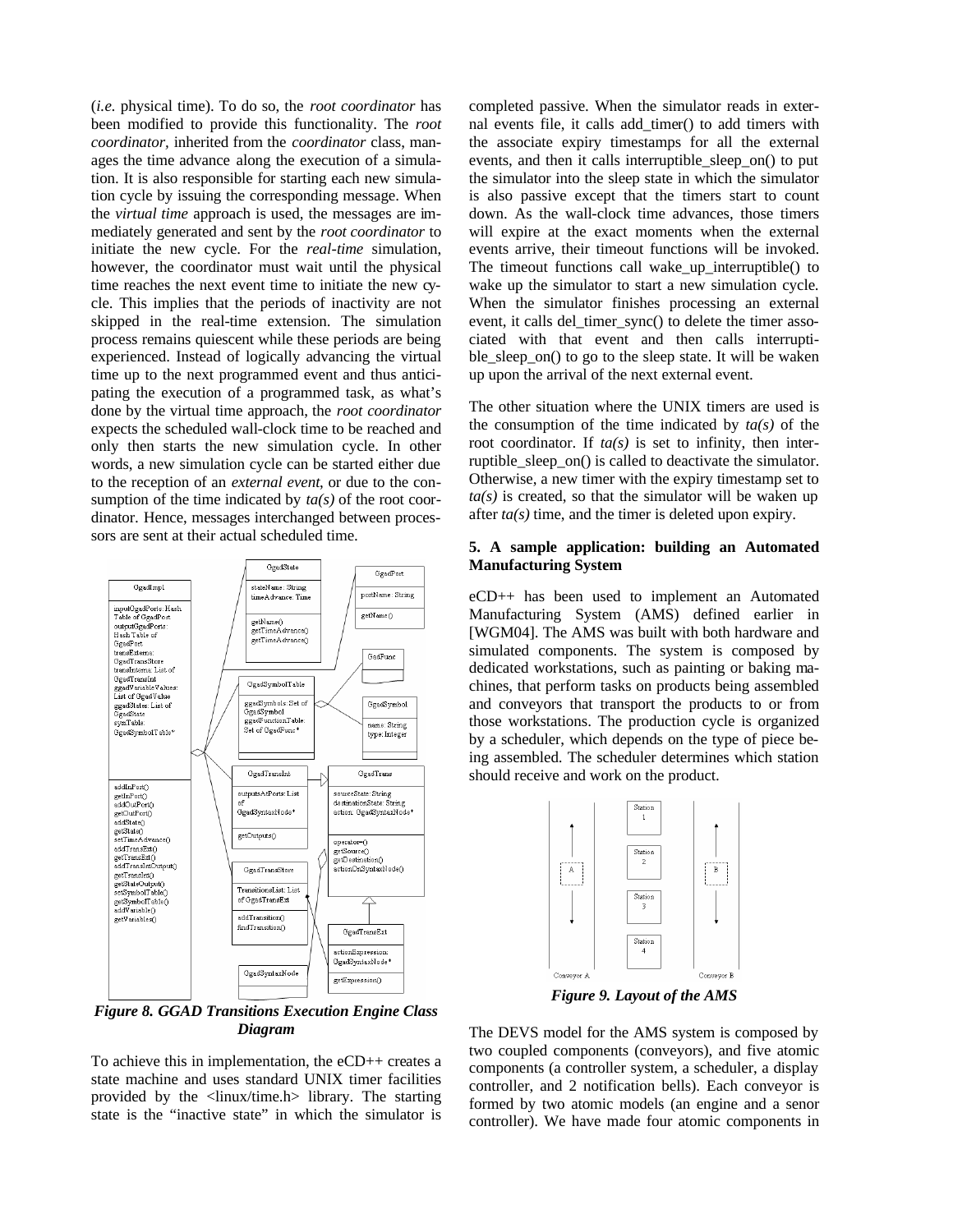hardware: the scheduler, the display controller, and the 2 bells. The rest of the AMS are still in simulation. The resulting configuration is shown in the following figure. The scheduler, the display controller and the bell interact with the simulated Controller Unit through the real I/O ports on the development board (i.e., SBC). And the Controller Unit interacts with the three hardware components the same way as if they were simulated atomic components.



*Figure 10. Scheme of AMS (scheduler and display in hardware)*

Initially, a product is placed in station 1 of each conveyor belt, and there are no pending events. The *scheduler* hardware is a microcontroller that generates events to the simulated model, indicating that a product has to be sent to a destination station. The following Figure is a sample event file sent to the controller unit by the scheduler.

| Event<br>time                            | <b>Associated</b><br>deadline | input<br>port | associated value<br><i>output port</i> |  |  |  |
|------------------------------------------|-------------------------------|---------------|----------------------------------------|--|--|--|
| 00:02:100                                | 00:05:300                     | Btn3A         | bellA                                  |  |  |  |
| 00:06:130                                | 00:10:300                     | Btn4B         | bellB                                  |  |  |  |
| Figure 11 An experimental event schedule |                               |               |                                        |  |  |  |

*Figure 11. An experimental event schedule*

The first event in the figure represents a job scheduled for product A in station 3. The event occurs at time 00:02:100, of which is the format is read as hh:mm:ss:msec, and the simulator receives it via input port *btn3A*, which denotes for station 3A. Assuming the AMS is at its initial state, the first event requires conveyor A transport its product from station 1 to station 3 before the deadline 00:05:300. The second event in Figure 11 shows that conveyor B will start to move its product at time 00:06:130 to station 4, and the given deadline is 00:10:300.

There are two *notification bells*, one for each conveyor. Once the conveyor finishes transporting the product to

the destination station, the bell associated with that conveyor will ring indicating the completion. The actual completion time is then checked against the specified deadline of the event.

The *Control Unit (CU)* receives input signals from sensors and the scheduler and determines where to dispatch each piece activating the engines of the conveyor belts. The *Display Controller* handles the digital display based on the signals from the controller unit. It displays the moving directions of the 2 conveyers and the position statuses of the moving products. The moving directions are displayed by the output ports *dirn\_disp\_a* and *dirn\_disp\_b*, with the output value 0, 1, or 2 indicating stopping, moving forward, or moving backward, respectively. The position status of a moving piece is shown on the display via the output port *stn\_disp*, which outputs the value *ij* to indicate that the product in conveyor *j* has reached station *i*. The display controller also has four LEDs output ports, namely *Led1*, *Led2*, *Led3*, and *Led4*. These LEDs are destination indicators, and each LED port is associated with one station. If, for instance, Led3 is on (with value being 1), that means a product needs to be transported to station 3. And the LED will be turned off (with value being 0) when the product reaches its destination.

eCD++ running on the SBC interacts with the scheduler chip via I/O ports and prints the *actual output time* and the *associated deadline* for each event in the **output file**. The following figure shows the corresponding output file generated by the eCD++ based on the event file shown earlier.

| output      | <b>Deadline</b> | result             | output port      |                |
|-------------|-----------------|--------------------|------------------|----------------|
| <i>time</i> |                 |                    |                  |                |
| 00:02:300   |                 | No deadline        | Led3             | 1              |
| 00:02:300   |                 | No deadline        | dirn_disp_a      | 1              |
| 00:03:350   |                 | No deadline        | Stn_disp_a       | 21             |
| 00:04:350   |                 | No deadline        | Stn_disp_a       | 31             |
| 00:04:350   |                 | No deadline        | dirn_disp_a      | $\overline{0}$ |
| 00:04:350   |                 | No deadline        | Led <sub>3</sub> | 0              |
| 00:04:360   | 00:05:300       | Succeeded          | Bell A           | 1              |
| 00:06:330   |                 | No deadline        | Led4             | 1              |
| 00:06:330   |                 | No deadline        | dirn_disp_b      | 1              |
| 00:07:380   |                 | No deadline        | $Stn\_disp_b$    | 22             |
| 00:08:380   |                 | No deadline        | Stn_disp_b       | 32             |
| 00:09:380   |                 | No deadline        | Stn_disp_b       | 42             |
| 00:09:380   |                 | No deadline        | dirn_disp_b      | 0              |
| 00:09:380   |                 | <b>No deadline</b> | Led4             | 0              |
| 00:09:380   | 00:100:300      | Succeeded          | Bell B           | 1              |

*Figure 12. Output of the Display Controller*

The result in the first column shows the *actual time* at which the output has been sent, which is the wall-clock value at that time (the time elapsed since the beginning of the simulation execution). The second column shows